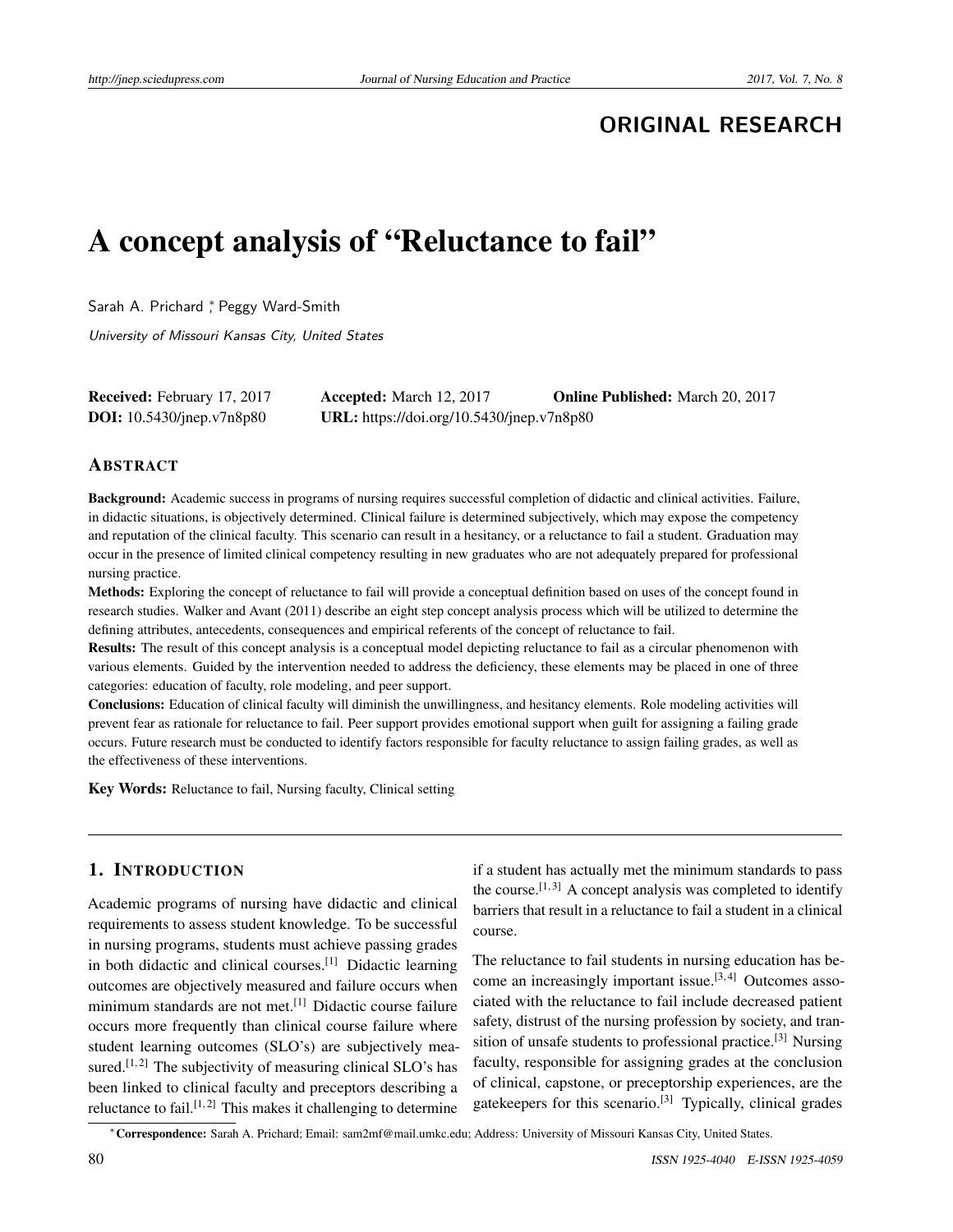are determined by the clinical faculty, the preceptor, and the student using a skills performance matrix and a clinical evaluation tool.[\[1\]](#page-5-0) These evaluation tools fail to specifically describe performance behaviors indicative of successful com-pletion of a clinical course.<sup>[\[1\]](#page-5-0)</sup> Hunt and associates,<sup>[\[3\]](#page-5-2)</sup> as well as Larocque and colleagues, $^{[4]}$  $^{[4]}$  $^{[4]}$  describe the issue of reluctance to fail as prevalent among faculty and preceptors.

#### The need for objective evaluation tools

Few validated evaluation tools have identified factors that contribute to faculty reluctance to assign failing grades.  $[1,3]$  $[1,3]$ Most clinical evaluations are rooted in academic student learning outcomes and do not describe actual clinical be-haviors.<sup>[\[1\]](#page-5-0)</sup> In medicine, initiatives are needed to improve faculty preparation to evaluate students in practice.<sup>[\[5\]](#page-5-4)</sup> Fazio et al.<sup>[\[6\]](#page-5-5)</sup> conducted a study surveying grade inflation in internal medicine clerkships. The results indicated that 55% of internal medicine clerkship directors felt grade inflation of student performance existed at their schools.[\[6\]](#page-5-5) Grade inflation was attributed to evaluation tools which were poorly standardized, often subjective, and lacking specific descriptions of clinical performance behaviors.[\[6\]](#page-5-5)

In a study conducted by Hunt et al.<sup>[\[2\]](#page-5-1)</sup> using nursing programs in England, failure rates from didactic courses outstripped failure rates from clinical courses by a ratio of more than four to one. The study examined failure rates of didactic courses and clinical courses in 27 universities with pre-registration nursing programs in England.<sup>[\[2\]](#page-5-1)</sup> Data analysis determined that failure rates from didactic courses were as high as 47.4% while only 25.2% of students received failing grades in clinical courses.[\[2\]](#page-5-1) The study suggests grade inflation exists among nursing faculty and the phenomenon of reluctance to fail is prevalent in nursing education.

#### 2. METHODS

#### 2.1 Concept selection

The concept of reluctance to fail was selected due to its relevance to the context of poor student clinical performance and to understand reluctance to fail behaviors of faculty in clinical courses.[\[3\]](#page-5-2) The concepts *lack of support* and *guidance* were considered for analysis, but were discarded due to interpretation of these terms as antecedents to reluctance to fail. As Larocque and Luhanga<sup>[\[3\]](#page-5-2)</sup> and Luhanga et al.<sup>[\[4\]](#page-5-3)</sup> affirm, lack of support or guidance for faculty considering failing students contributes to reluctance to fail. Reluctance to fail was selected due to its prevalence in the nursing and education literature discussing grading issues in both theory and practice.<sup>[\[1,](#page-5-0)[3,](#page-5-2)[7\]](#page-5-6)</sup> The reluctance of both theory and practice faculty to fail continues in nursing education indicating a need to define the concept to develop an understanding

of the ongoing issue of reluctance to fail in nursing education. $[3, 4, 7]$  $[3, 4, 7]$  $[3, 4, 7]$  $[3, 4, 7]$  $[3, 4, 7]$  Reluctance to fail is linked to statements from both preceptors and faculty regarding insufficient evaluation data to award a failing grade. $^{[1]}$  $^{[1]}$  $^{[1]}$ 

# 2.2 Review of literature

A literature search was conducted utilizing the databases of Academic Search Premier, CINAHL, Ebscohost, MedLine, Ovid, ProQuest, PubMed, and Science Direct. Search terms initially included baccalaureate program, clinical, concept analysis, evaluation, evaluation tools, faculty, fail, medicine, nursing education, preceptor, preceptorships, reluctance, resistance, senior level student, student, and student performance. Each term used individually in all combinations, identified 42 articles. Limiting these results by adding the keywords of clinical setting, clinical faculty, and reluctance to fail resulted in 14 research articles, readily available, and in English. These articles comprised the literature used for the concept analysis. Concept analysis was conducted uti-lizing Walker and Avant's<sup>[\[8\]](#page-5-7)</sup> eight step method to determine the uses, defining attributes, antecedents, consequences and empirical referents of the concept of reluctance to fail. The purpose of utilizing Walker and Avant's method for concept analysis was to identify as many possible uses of the concept of reluctance to fail in order to provide insight into the current issue of failure to fail in nursing education.

# 3. RESULTS

#### 3.1 Uses of the concept

#### 3.1.1 *General*

Reluctance describes an unwillingness or disinclination to do something, and hesitancy describes an inability to complete a task like assign a failing grade.<sup>[\[7\]](#page-5-6)</sup> Words that are similar to reluctance include foot-dragging, lack of enthusiasm, and averseness.<sup>[\[7,](#page-5-6)[9\]](#page-5-8)</sup> Reluctance is also demonstrated by a lack of motivation to do something, such as recover from a disease like anorexia nervosa.<sup>[\[9\]](#page-5-8)</sup> Williams et al.<sup>[\[10\]](#page-5-9)</sup> conducted a literature review about benchmarking reluctance in business and described "benchmarking reluctance" as halting the pursuit of best practices in business organizations.[\[10\]](#page-5-9) Best practices were identified as strategic planning, creative thinking to generate increased revenue, and increasing productivity.[\[10\]](#page-5-9) Those exhibiting benchmarking reluctance were resistant and unengaged during the processes of change, and did not support organizational growth, knowledge transfer, or cost effective solutions.<sup>[\[10\]](#page-5-9)</sup>

# 3.1.2 *In academic settings*

Reluctance in academic settings illustrates faculty unwillingness to change, improve teaching practices, accept new teaching strategies or develop new curriculum blueprints in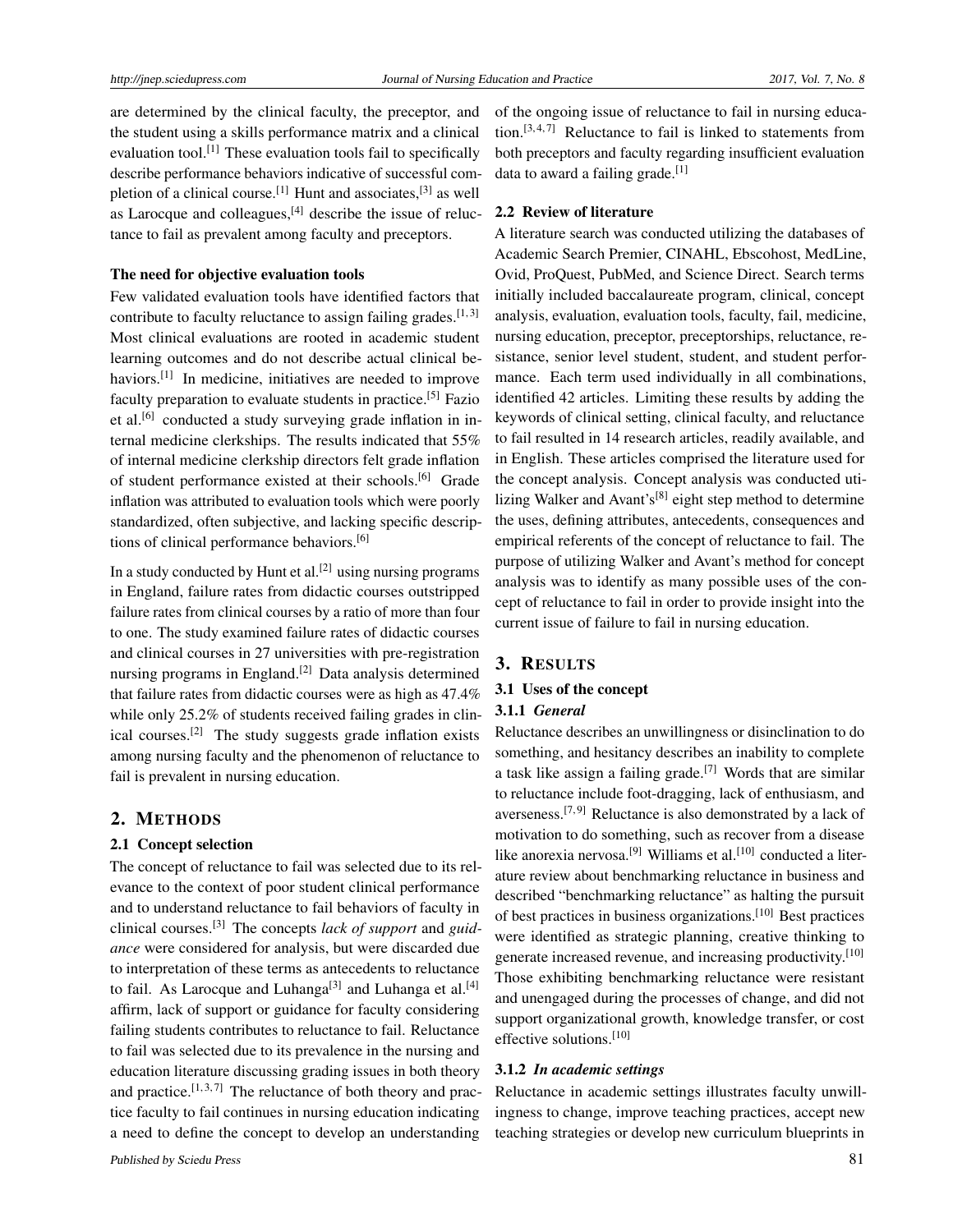all levels of education.[\[11\]](#page-5-10) Development of new teaching strategies and curriculum requires a significant amount of time that contributes to unwillingness to perform these activities.[\[11\]](#page-5-10) Many faculty who have graduated from teacher education institutions exhibit reluctance to fail students fre-quently in didactic courses.<sup>[\[11\]](#page-5-10)</sup> This is due to a shift in faculty judgments about student performance toward judgments of faculty personal worth.[\[11\]](#page-5-10) When faced with failing a student who has cheated or displayed academic dishonesty, few faculty actually failed the student. Of the over 75% of faculty who witnessed academic dishonesty and cheating behaviors, only approximately 9% of these faculty actually failed the student.<sup>[\[1\]](#page-5-0)</sup> The faculty preferred to handle the incident privately and was reluctant to involve the academic institution and its protocols.

#### 3.1.3 *In nursing education*

In nursing education, reluctance to fail is described by faculty as being unwilling or hesitant to assign failing grades, feelings of guilt for failing a student, and fear of student retaliation.<sup>[\[4,](#page-5-3) [12\]](#page-5-11)</sup> Faculty who experience failing a student often feel guilty and blame themselves for the student failure.[\[12\]](#page-5-11) Many times faculty feel as if they have let the student down, and feel guilty for assigning a failing grade when other faculty did not.<sup>[\[12\]](#page-5-11)</sup> Faculty who do fail students have supportive relationships with clinical course supervisors and understand the need to collect supporting evidence to justify failing the student in an effort to exhibit due process. $[4, 12]$  $[4, 12]$  $[4, 12]$ However, this due process feels as though faculty is building evidence against the student, and are not connected to the student but enveloped in the failure process often leading to unwillingness to complete the process of assigning a failing grade.[\[12\]](#page-5-11)

Faculty are often hesitant to begin the process of failing a student, particularly when other faculty have not assigned failing grades to the student.<sup>[\[12\]](#page-5-11)</sup> This often occurs as students near completion of the nursing program because faculty feel that if the student has progressed through the majority of the program, a failing grade would be extremely detrimen-tal to their future nursing career.<sup>[\[12\]](#page-5-11)</sup> Fear is also a strong contributor to faculty reluctance to fail. Many faculty fear retaliation from students if the student is assigned a failing grade, especially if the student is close to graduation from the nursing program.[\[3\]](#page-5-2) Students may retaliate in the form of formal litigation against the nursing program or faculty.<sup>[\[3\]](#page-5-2)</sup> Thus, fear of student retaliation may actually cause faculty to reconsider the decision to award a failing grade. $[3]$ 

# 3.1.4 *In clinical courses*

In clinical courses, reluctance to fail is demonstrated by hesitancy to fail nursing students displaying unsafe practice behaviors.[\[3\]](#page-5-2) Preceptorship models of clinical education leave faculty with little time to observe the full breadth of student's clinical knowledge and skills, leaving this to be evaluated by the preceptor.[\[3\]](#page-5-2) Faculty must communicate regularly with preceptors regarding student clinical performance, and if this does not occur, faculty are hesitant to assign failing grades.<sup>[\[3\]](#page-5-2)</sup> Faculty may also be unwilling to communicate with preceptors, clinical course supervisors, and other nursing staff about student clinical performance, particularly if the student has never failed previous clinical courses.<sup>[\[12\]](#page-5-11)</sup> Thus, hesitancy and unwillingness of faculty leads to increased reluctance to assign failing grades to nursing students in clinical courses.

Fear of retaliation from students by faculty and preceptors is also a strong contributor of reluctance to fail in clinical courses.[\[3\]](#page-5-2) Preceptors identified fear of providing an evaluation of student performance that was different from the faculty's evaluation as having an impact in their decision to assign a failing grade.<sup>[\[13\]](#page-5-12)</sup> Faculty feared student retaliation when deciding to assign failing grades particularly if the stu-dent was nearing the completion of the nursing program.<sup>[\[13\]](#page-5-12)</sup> Faculty expressed feelings of guilt when assigning failing grades to students in clinical courses, especially senior level students in the final clinical capstone or preceptorship experi-ence.<sup>[\[3,](#page-5-2)[12\]](#page-5-11)</sup> In fact, faculty in senior level clinical courses were least likely to assign failing grades due to feelings of guilt about potentially ruining the student's career in nursing.  $[3, 12]$  $[3, 12]$  $[3, 12]$ 

#### 3.1.5 *Defining attributes*

The defining attributes of the concept include unwillingness, hesitancy, guilt, and fear. Unwillingness and hesitancy occur when attempting to complete tasks, such as assign failing grades.[\[13\]](#page-5-12) Often, faculty feel guilty when considering the decision to assign a failing grade, feeling as though they let the student down, which contributes to reluctance.<sup>[\[12\]](#page-5-11)</sup> This guilt often increases when the student is closer to completion of the nursing program. $[3, 12]$  $[3, 12]$  $[3, 12]$  Faculty and preceptors also fear retaliation from students if they assign a failing grade, thus increasing reluctance to fail.[\[3\]](#page-5-2)

# 3.1.6 *Model case*

A model case serves to provide an example of the concept utilizing all of the defining attributes of the concept.<sup>[\[8\]](#page-5-7)</sup> The model case for the concept of reluctance to fail is as follows:

> A clinical faculty member is teaching a baccalaureate nursing clinical course for the first time. As the course progresses, the faculty member has observed several instances of unsafe practice behaviors in a student. This perception is validated when the clinical preceptor also expresses concern to the faculty member. While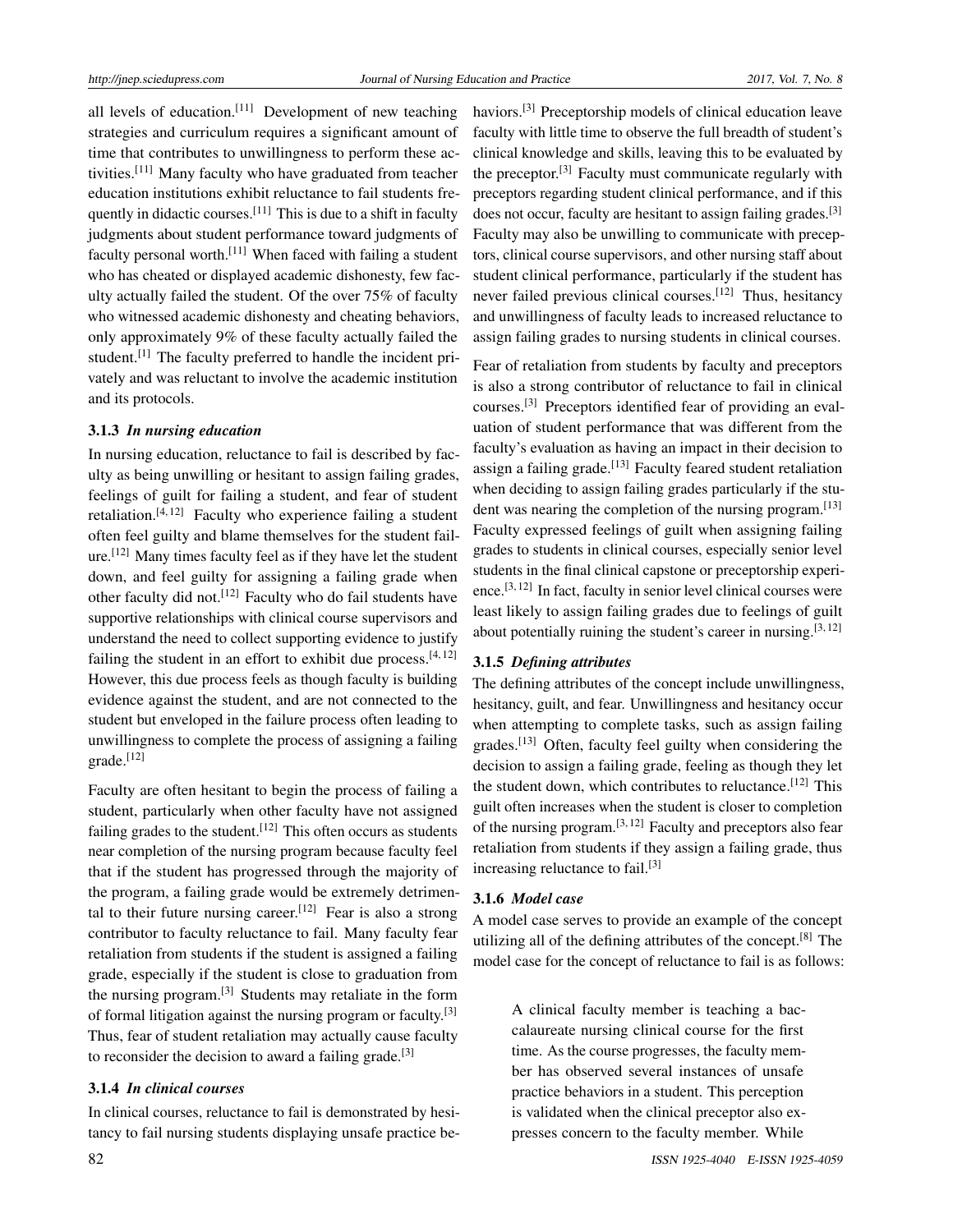the faculty member determines that the student is failing the course, there is uncertainty with respect to the academic process of awarding a failing grade, and a concern about the timing of the process. The dilemma for the faculty member surrounds the professional fear of failing the student during this clinical rotation; yet allowing the student to graduate has the potential for undesirable patient outcomes. As an adjunct faculty person, there is little awareness of previous assessment summaries, and a concern that if the student has gotten this far, are expectations unrealistic? Thus, the faculty member does not discuss the student's progress with the course supervisor and awards a passing grade for the course.

#### 3.1.7 *Antecedents and consequences*

The antecedents to the concept of reluctance to fail are lack of support and guidance, inexperience, time, and the organizational culture in nursing education institutions. Faculty in nursing education are reluctant to fail students due to lack of guidance and support from academic institutions regarding the situation that occurs when assigning a failing grade, and are sometimes inexperienced in evaluating student perfor-mance.<sup>[\[3,](#page-5-2)[4\]](#page-5-3)</sup> Luhanga et al.<sup>[\[7\]](#page-5-6)</sup> conducted a study describing preceptors who were reluctant to assign failing grades to students in preceptorships. Study results describe preceptors as inexperienced and feeling ill-prepared to evaluate students fully, and when faced with the decision to assign a failing grade, electing to pass the student.<sup>[\[7\]](#page-5-6)</sup> Preceptors in the study described their reluctance as giving students the "benefit of the doubt" when they exhibited marginal or unsafe behavior in practice.<sup>[\[7\]](#page-5-6)</sup> However, clinical faculty also tend to give students the "benefit of the doubt" in preceptorship courses due to lack of sufficient time to observe student clinical behaviors and, as such, do not assign failing grades.[\[3\]](#page-5-2)

Faculty in medical programs report feeling ill-prepared to fail students participating in internal medicine clerkships due to poorly standardized evaluation tools.<sup>[\[6\]](#page-5-5)</sup> Evaluation tools describe objective behaviors that do not accurately portray sub-jective measurements of clerkship performance.<sup>[\[6\]](#page-5-5)</sup> Lack of appropriate evaluation tools in internal medicine clerkships has contributed to grade inflation and reluctance to assign failing grades.<sup>[\[6\]](#page-5-5)</sup> In physical therapy clinical settings, preceptors feel confused when deciding to fail a student based on current evaluation tools.[\[13\]](#page-5-12) Preceptors are often not given an explanation or orientation to the evaluation tools utilized and have difficulty relating clinical performance behaviors to objectively defined learning outcomes on evaluation tools.[\[13\]](#page-5-12)

Physical therapy preceptors are reluctant to assign failing grades utilizing current clinical evaluation tools.<sup>[\[13\]](#page-5-12)</sup>

Advanced practice nurse preceptors are reluctant to fail students due to unwillingness to devote time to the process of failing a student.<sup>[\[14\]](#page-5-13)</sup> It is extremely time consuming to consistently observe student clinical behaviors, discuss student performance with preceptors, and obtain information from other nurses on the clinical unit in regards to the safety and quality of student performance.<sup>[\[14\]](#page-5-13)</sup> In didactic courses, nurse educators are reluctant to take time to collect supporting evidence needed in the decision to assign a failing grade. Evidence often includes conversations and documentation from previous faculty, observation of student behaviors, and lengthy discus-sions with supervisors or course coordinators.<sup>[\[12\]](#page-5-11)</sup> Retention and progression of students is an important aspect of nursing education and faculty assigning failing grades experience reluctance in an effort to retain students in the program.<sup>[\[12,](#page-5-11) [15\]](#page-5-14)</sup> A culture of reluctance to fail within nursing education institutions contributes to reluctance among faculty considering assigning failing grades.<sup>[\[7,](#page-5-6)[15\]](#page-5-14)</sup> The organizational culture of nursing programs impacts many faculty decisions including the assignment of failing grades to students in both didactic and clinical courses.[\[15\]](#page-5-14)

An important consequence of reluctance to fail is graduation of unsafe students from the nursing program. $[3, 7]$  $[3, 7]$  $[3, 7]$  Graduation of unsafe students contributes to undesirable patient outcomes because unsafe practice behaviors will likely continue upon the transition to professional practice.[\[3\]](#page-5-2) Another consequence of reluctance to fail is distrust of the nursing profession by society.[\[3\]](#page-5-2) Nurses are among the most trusted individuals in the workforce and society entrusts their health to the clinical competence of nurses in all stages of life.<sup>[\[3\]](#page-5-2)</sup> When students who should have failed are allowed to grad-uate and transition to practice, lack of trust begins.<sup>[\[3\]](#page-5-2)</sup> The issue of reluctance to fail in nursing education has important implications for the future of the nursing profession.

#### 3.2 Empirical referents

Empirical referents are those categories of phenomena that by existing, demonstrate the presence of the concept itself.[\[8\]](#page-5-7) Unwillingness is a key empirical referent to the concept of reluctance. Without unwillingness to complete a task, reluc-tance is not demonstrated.<sup>[\[7\]](#page-5-6)</sup> Lack of motivation contributes to unwillingness to complete a task, which leads to reluctance.[\[11\]](#page-5-10) Resistance is an empirical referent to reluctance because resistance is the refusal to accept a new idea or concept and is also demonstrated in the unwillingness to change.[\[9\]](#page-5-8)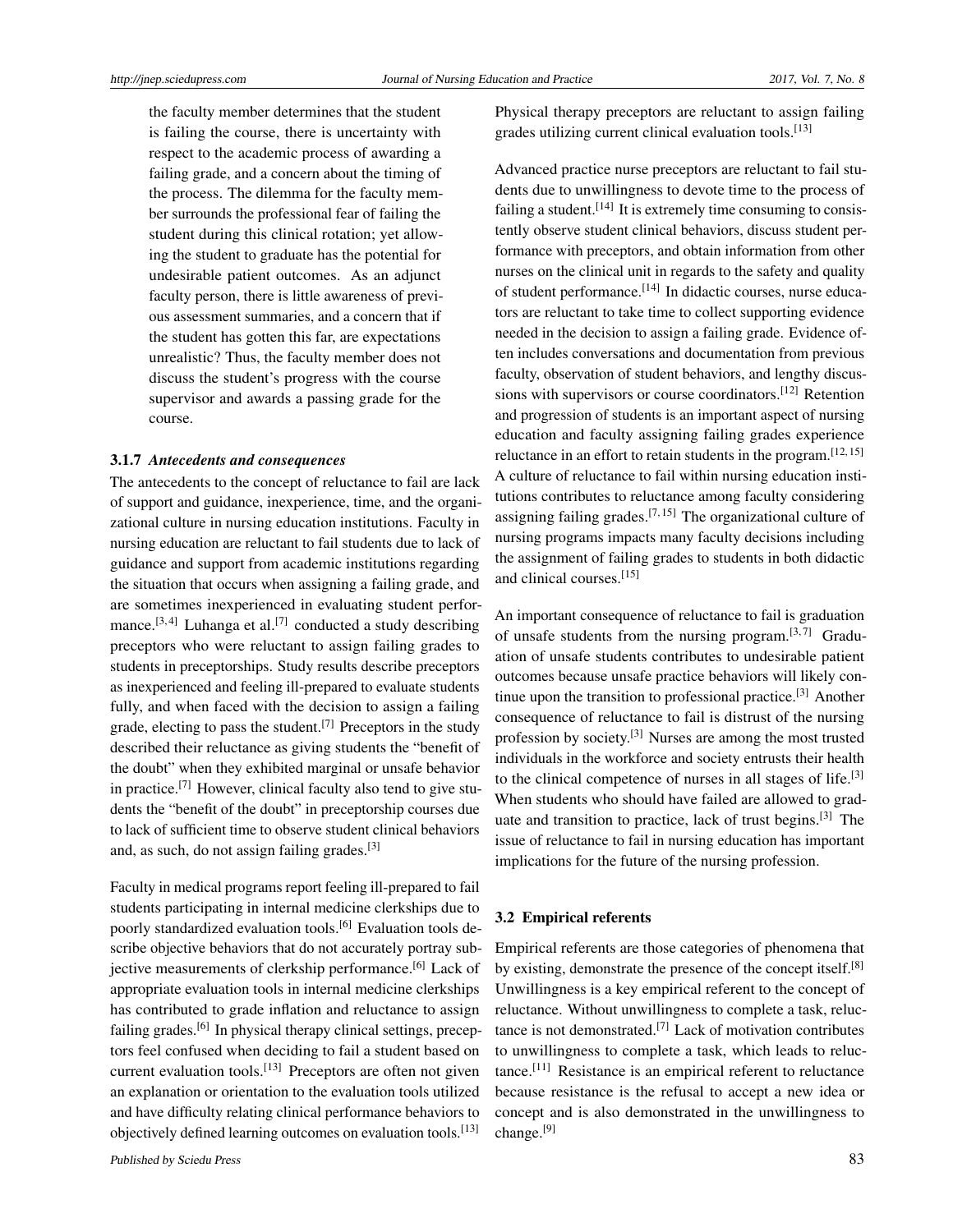# 4. DISCUSSION AND SUMMARY

# 4.1 Model

Using the research-identified attributes, a model was developed (see Figure 1). Reluctance to fail is perceived as a circular phenomenon, in which various elements can impact. Hypothetically, the elements have been placed within one of three categories, based on the focus of the method of intervention needed. Interventions which focus on peer support

will impact the element of guilt. Education, specific to the role of clinical faculty, and the academic policies specific to failure, will diminish the unwillingness, and hesitancy elements. Finally, role modeling activities will prevent fear as the rationale for reluctance to fail. Research is needed that explores, develops, and evaluates these interventions. Future research must also determine subjective and objective factors which contribute to faculty reluctance to assign failing grades.



Figure 1. Conceptual Model

#### 4.2 Summary

A concept analysis was conducted to analyze the concept of reluctance to fail and relate it to the current issue of failure to fail in nursing education. Reluctance is defined as the unwillingness or disinclination to do something.<sup>[\[7\]](#page-5-6)</sup> The defining attributes of the concept of reluctance to fail include unwillingness, hesitancy, fear, and guilt. A model case was developed to characterize the concept of reluctance to fail. Antecedents for the concept of reluctance to fail include lack of support and guidance, inexperience, time, and the organizational culture of nursing education institutions. Consequences include graduation of unsafe students from the nursing program, and distrust of the nursing profession by society. Unwillingness, lack of motivation, and resistance were identified as empirical referents to the concept of reluctance. Reluctance is the major contributor toward the issue of failure to fail in nursing education. $[1,3]$  $[1,3]$ 

# CONFLICTS OF INTEREST DISCLOSURE

The authors declare that there is no conflict of interest.